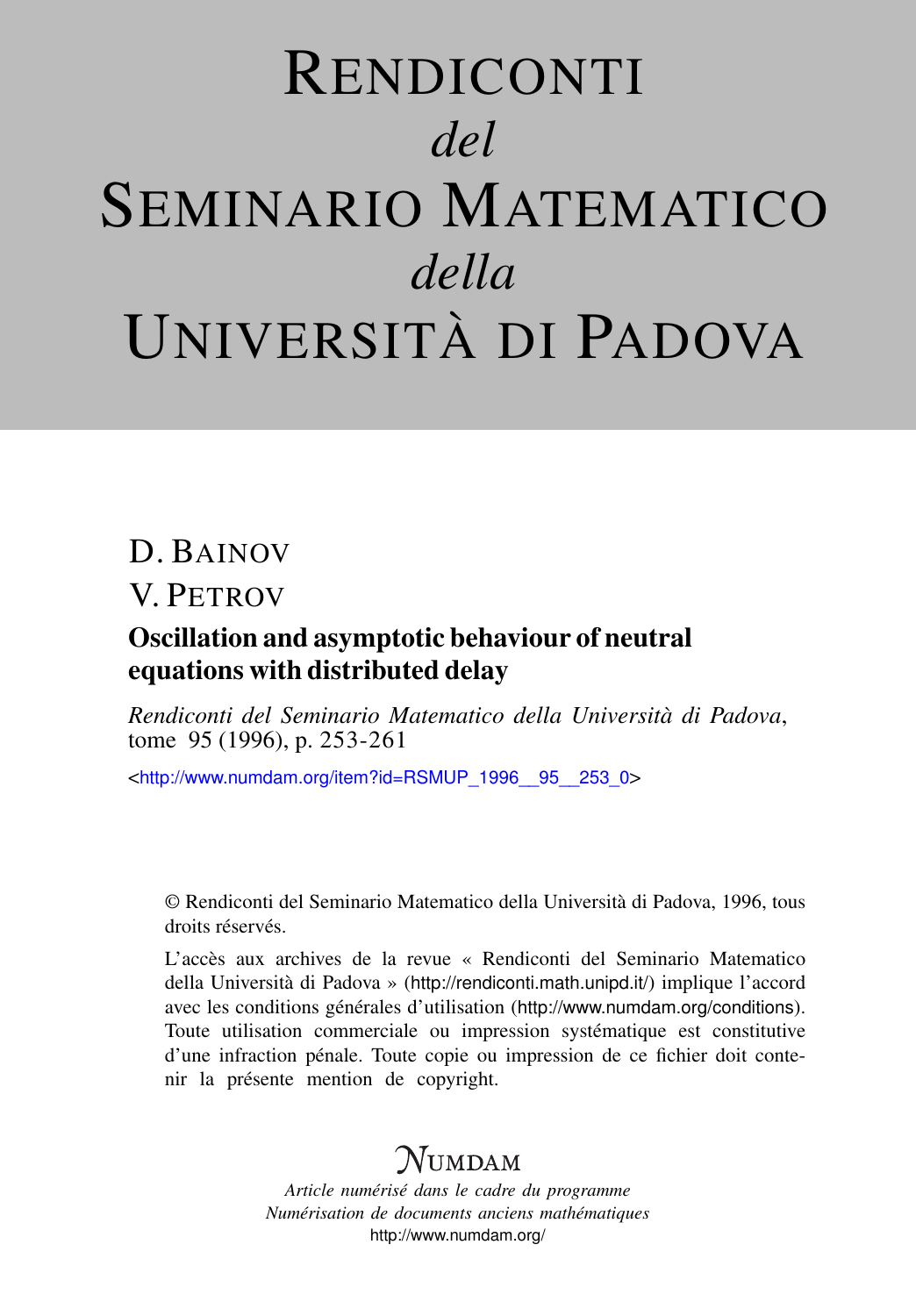REND. SEM. MAT. UNIV. PADOVA, Vol. 95 (1996)

## Oscillation and Asymptotic Behaviour of Neutral Equations with Distributed Delay.

D. BAINOV $(*)$  - V. PETROV $(**)$ 

ABSTRACT - Consider the neutral differential equation

$$
\left[x(t) + \int_{0}^{\sigma(t)} x(t-s) d_{s} r_{1}(t, s)\right] + \int_{0}^{\sigma(t)} x(t-s) d_{s} r_{2}(t, s) = 0.
$$

The asymptotic properties of the nonoscillatory solutions of the equation are studied. Sufficient conditions are also given to guarantee that all solutions oscillate.

## 1. - Introduction.

In the recent few years a considerable number of papers were published, devoted to the oscillatory properties of first order linear neutral differential equations. Up to now equations of the following form have been investigated

$$
[x(t) + px(t-\tau)]' + qx(t-\sigma) = 0,
$$
  
\n
$$
[x(t) + p(t)x(t-\tau)]' + q(t)x(t-\sigma) = 0,
$$
  
\n
$$
\left[x(t) + \sum_{i=1}^{k} p_i x(t-\tau_i)\right]' + \sum_{i=1}^{m} q_i x(t-\sigma_i) = 0,
$$
  
\n
$$
\left[x(t) + \sum_{i=1}^{k} p_i(t)x(t-\tau_i)\right]' + \sum_{i=1}^{m} q_i(t)x(t-\sigma_i) = 0.
$$

(\*) Indirizzo dell'A.: Academy of Medicine, Sofia, Bulgaria.

(\*\*) Indirizzo dell'A.: Higher Institute of Mechanical and Electrical Engineering, Centre of Mathematics, Plovdiv, Bulgaria.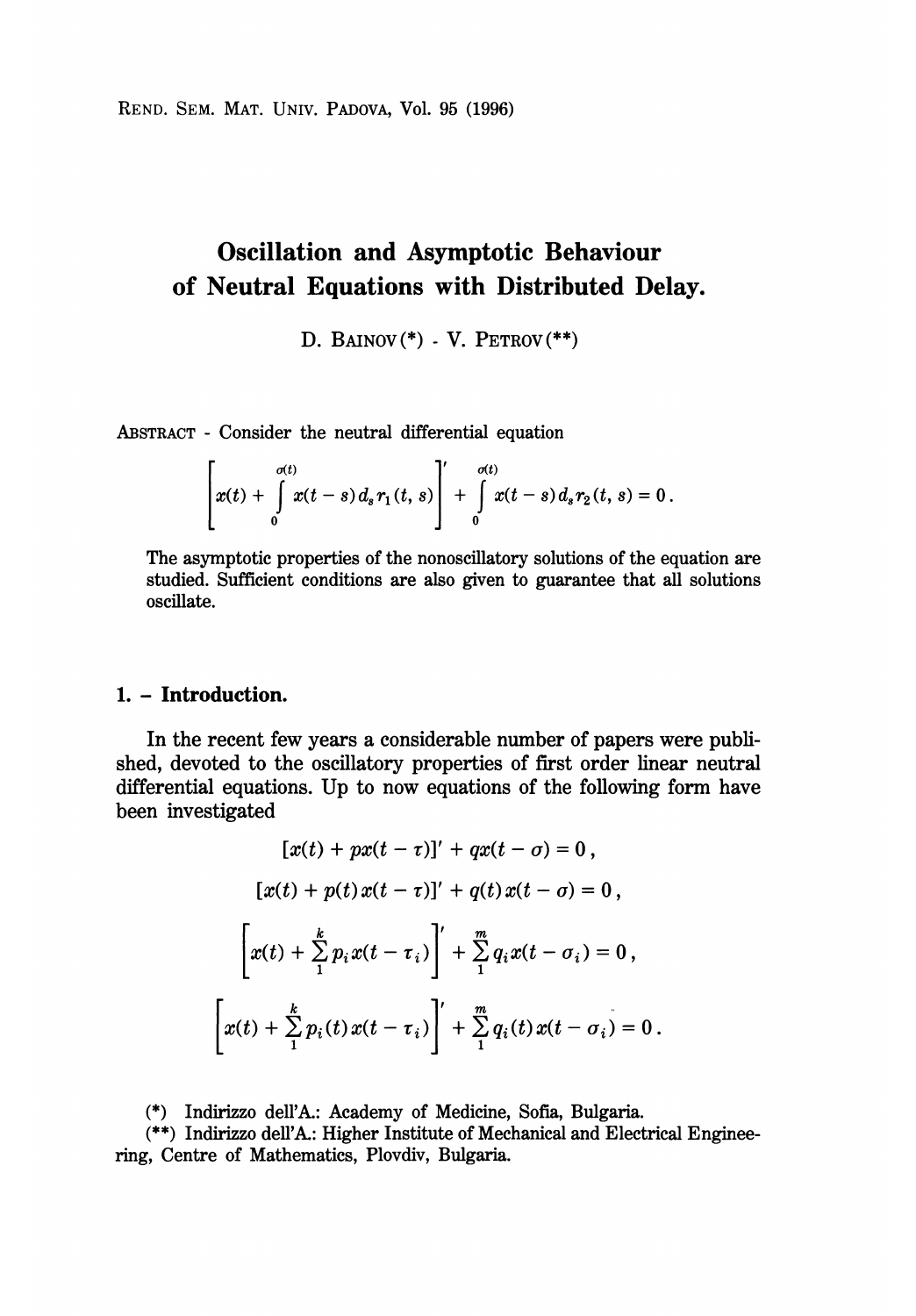To these equations the papers [1]-[3], [6]-[10] were devoted. We shall note that nonautonomous neutral differential equations with distributed delay have not been studied up to now.

In the present paper the equation

(1) 
$$
\left[x(t) + \int_{0}^{\sigma(t)} x(t-s) d_{s} r_{1}(t, s)\right] + \int_{0}^{\sigma(t)} x(t-s) d_{s} r_{2}(t, s) = 0
$$

is investigated with initial function  $\varphi(t) \in C([a, t_0], R)$ ,  $(a = \inf_{t > t_0} \{t -\sigma(t)$ ), where the integrals in (1) are in the sense of Riemann-Stieltjes. Some ideas of [2] are developed, the asymptotic behaviour of (1) is investigated and sufficient conditions for oscillation of all solutions of (1) are obtained.

### 2. - Preliminary notes.

We shall say that conditions  $(A)$  are met if the following conditions hold:

A1) 
$$
\sigma(t) \in C([t_0, \infty), (0, \infty))
$$
,  
A2)  $\lim_{t \to \infty} (t - \sigma(t)) = \infty$ .

Conditions (A) imply that  $a = \inf_{t \ge t_0} (t - o(t)) > -\infty$ . Introduce conditions (B):

B1) 
$$
x \in C([a, \infty), R),
$$
  
\n $\sigma(t)$   
\nB2)  $x(t) + \int_{0}^{\sigma(t)} x(t-s) d_s r_1(t, s) \in C^1([t_0, \infty), R).$ 

Consider equation (1) with the initial condition

$$
(2) \hspace{1cm} x(t) = \varphi(t), \hspace{1cm} t \in [a, t_0].
$$

DEFINITION 1. The function  $x(t)$ , satisfying conditions  $(B)$  is said to be a solution of the initial value problem (1)-(2) if  $x(t)$  satisfies (1) for  $t \geq t_0$  and if the relation (2) holds.

Introduce the following conditions  $(C)$ :

- C1)  $r_i(t, 0) = 0, t \in [t_0, \infty), i = 1, 2.$
- C2)  $r_i(t, \sigma(t)) \in C([t_0, \infty), R), i = 1, 2.$
- C3)  $r_1(t, s)$  is continuous at  $s = 0$  for any fixed  $t \in [t_0, \infty)$ .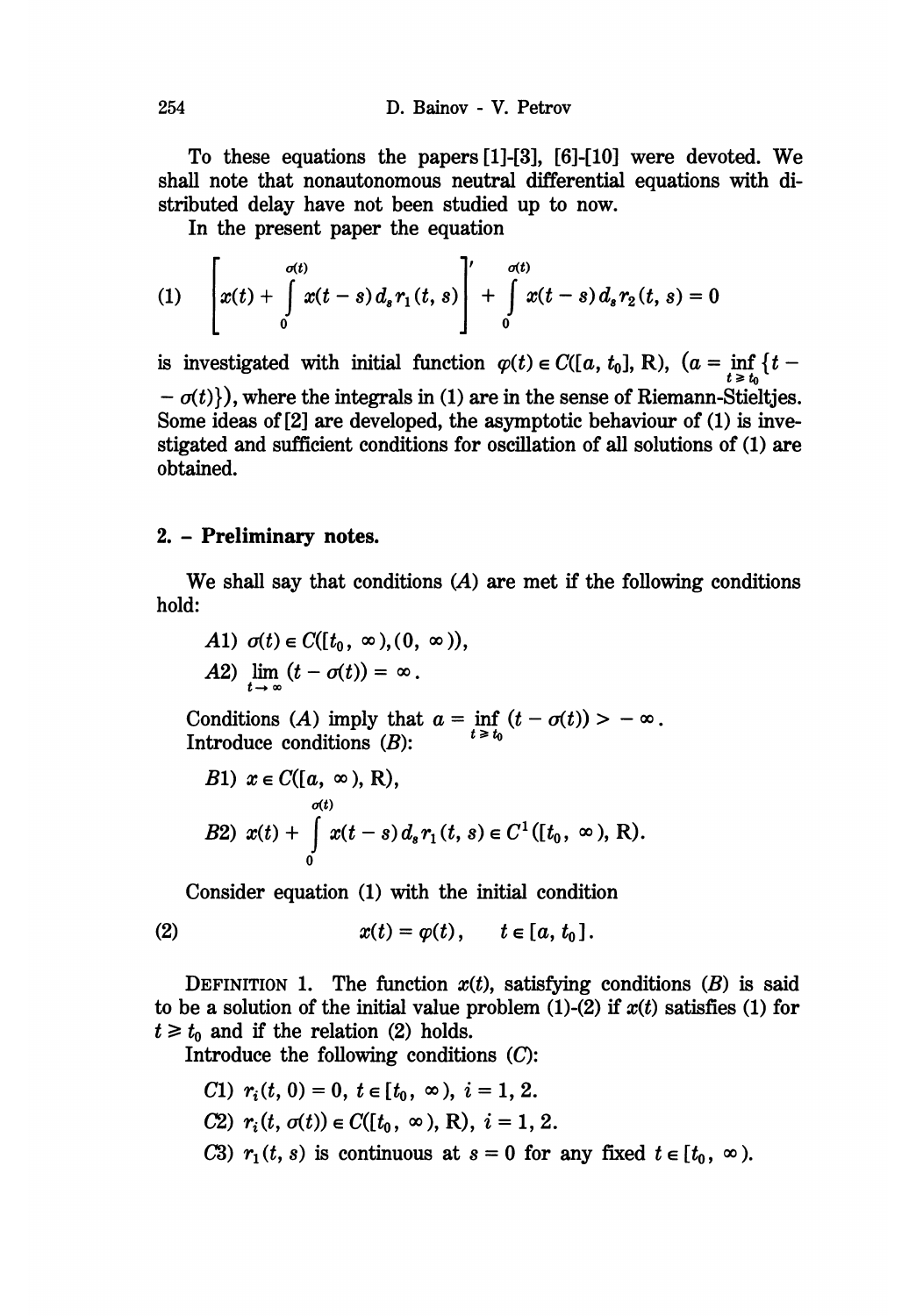C4) The functions  $v_i(t) = \sup_{s \in [0, \sigma(t)]} |r_i(t, s)|$ ,  $t \ge t_0$ ,  $i = 1, 2$  are bounded.

C5) For any fixed  $t \geq t_0$ ,  $r_i(t, s)$  are functions of bounded variation with respect to s in [0,  $\sigma(t)$ ].<br> $\min{\{\sigma(t_1), \sigma(t)\}}$ 

C6) 
$$
\lim_{t_1 \to t}
$$
  $\int_{0}^{\infty} |r_i(t_1, s) - r_i(t, s)| ds = 0, i = 1, 2.$ 

LEMMA 1. Let conditions  $(A)$  and  $(C)$  hold. Then for any initial function  $\varphi(t) \in C([a, t_0], R)$  the initial value problem (1)-(2) has an unique solution.

Lemma 1 is obtained as a corollary of [4]. Introduce the following conditions  $(D)$ :

D1)  $r_1(t, s)$  is nonincreasing with respect to s for  $s \in [0, \sigma(t)]$ . D2)  $r_2(t, s)$  is nondecreasing with respect to s for  $s \in [0, \sigma(t)]$ . D3)  $\int r_2(t, \sigma(t)) dt = \infty$ .

DEFINITION 2. The solution  $x(t)$  of (1) is said to oscillate if there exists an increasing sequence  $\{t_n\}_1^{\infty}$ , such that  $\lim_{n \to \infty} t_n = \infty$  and  $x(t_n) =$ 

 $= 0$ ,  $n \in N$ . Otherwise it is said to be nonoscillatory.

DEFINITION 3. The function  $x(t)$  is said to eventually have the property K, if there exists  $t_0$  such that for  $t \geq t_0$  the function has the property K.

By Defmition 3 the nonoscillatory solutions of (1) are characterized as being eventually positive or eventually negative.

Let

(3) 
$$
z(t) = x(t) + \int_{0}^{\sigma(t)} x(t-s) d_s r_1(t, s).
$$

Then

(4) 
$$
z'(t) = -\int_{0}^{a(t)} x(t-s) d_{s} r_{2}(t, s).
$$

We shall prove several lemmas which are essentially used in the proof of the main results.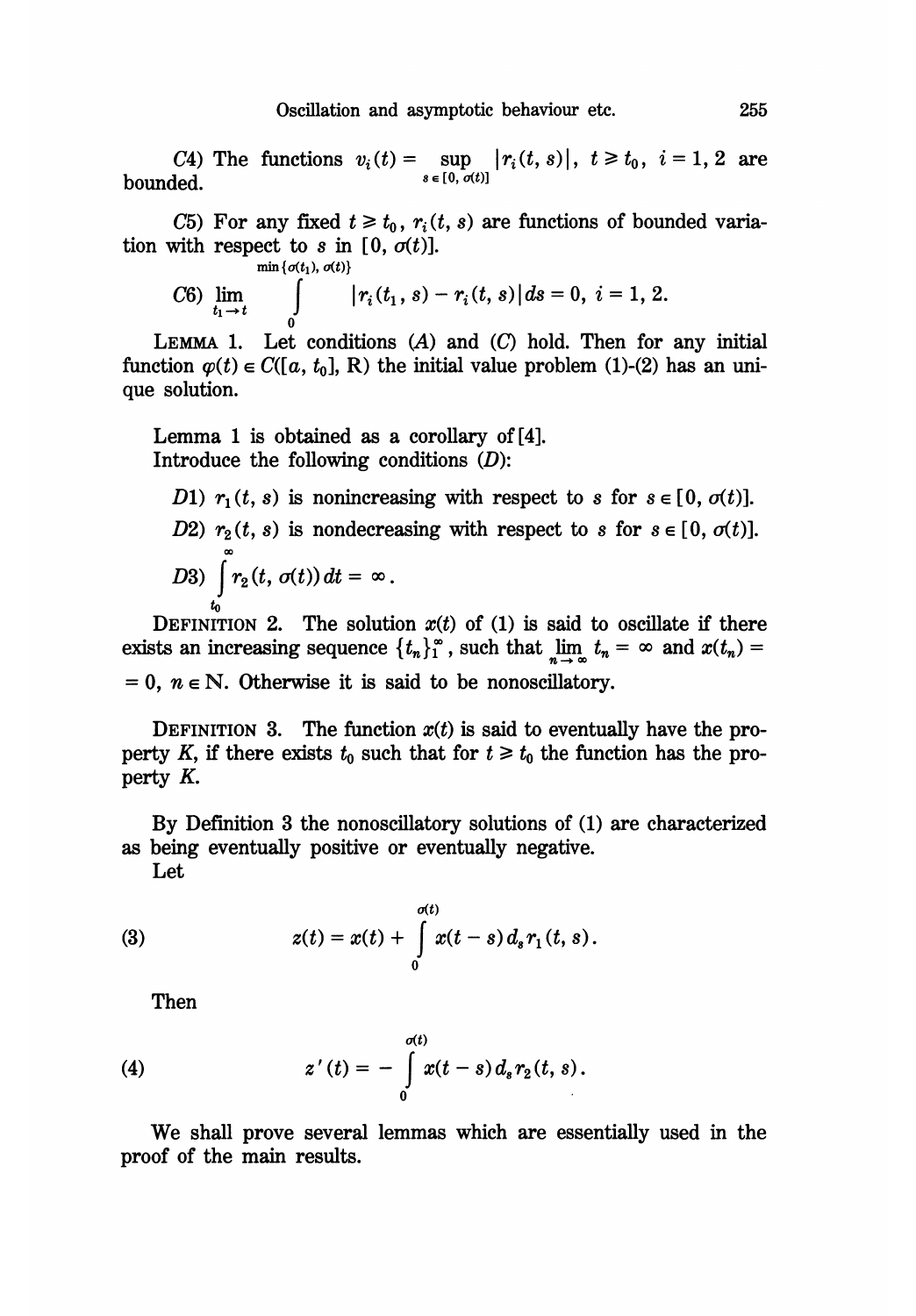LEMMA 2. Let conditions  $(A)$ ,  $(C)$  and  $(D)$  hold and let

 $(5)$  $r_1(t, \sigma(t)) \geq p > -1$ .

If  $x(t)$  is an eventually positive solution of (1), then  $x(t)$  is a bounded function.

**PROOF.** Let  $x(t)$  be an eventually positive solution of (1). From (4) it follows that  $z'(t) \leq 0$  eventually and  $z(t)$  is a nonincreasing function. D3) implies that  $z(t)$  is not an eventually constant function and thus either  $z(t) < 0$  or  $z(t) > 0$  eventually. Suppose that  $z(t) < 0$ . Then from  $(3)$ ,  $(5)$ ,  $(7)$  and  $(D1)$  there follows the estimate

$$
0 > x(t) + \int_{0}^{\sigma(t)} x(t-s) d_s r_1(t,s) \geq x(t) - \max_{[t-\sigma(t), t]} x(s) v_1(t) =
$$
  
=  $x(t) + \max_{[t-\sigma(t), t]} x(s) r_1(t, \sigma(t)) > x(t) - \max_{[t-\sigma(t), t]} x(s).$ 

From the above inequalities it follows that there exists  $t_1 > t_0$ , such that for  $t > t_1$  the inequality

(6) 
$$
x(t) < \max_{[t - \sigma(t), t]} x(s)
$$

holds. By virtue of condition A2) we can choose  $\bar{t}$  such that  $t - \sigma(t) \geq t_0$ for  $t \geq \overline{t}$ . Then from (6) we have

(7) 
$$
x(t) < \max_{[t - \sigma(t), t]} x(s).
$$

Suppose that  $x(t)$  is unbounded. Then  $\limsup x(t) = \infty$  and there exists a sequence  $\{t_n\}_{n=1}^{\infty}$ , such that  $\lim_{n\to\infty} t_n = \infty$ ,  $\lim_{n\to\infty} x(t_n) = \infty$  and  $\max_{n} x(s) = x(t_n)$ . The last inequality however contradicts (7).

Let  $z(t) > 0$  eventually. Since  $z(t)$  is a nonincreasing function, there exists the finite limit  $\lim_{z \to 0} z(t) = c \ge 0$ . We shall prove that lim inf  $x(t) = 0$ . Suppose that this is not true, i.e.  $d = \liminf_{t \to \infty} x(t) > 0$ .<br>There exists  $\bar{t} \ge \bar{t}$  such that  $x(t) > d/2$  for  $t \ge \bar{\bar{t}}$ . From (4) and D2) it follows that

$$
z'(t) \leq -\min_{[t-\sigma(t), t]} x(s) r_2(t, \sigma(t)).
$$

By virtue of A2) we can choose  $\tilde{t}$  such that  $t - \sigma(t) > \overline{t}$  for  $t \geq \tilde{t}$ . Then

256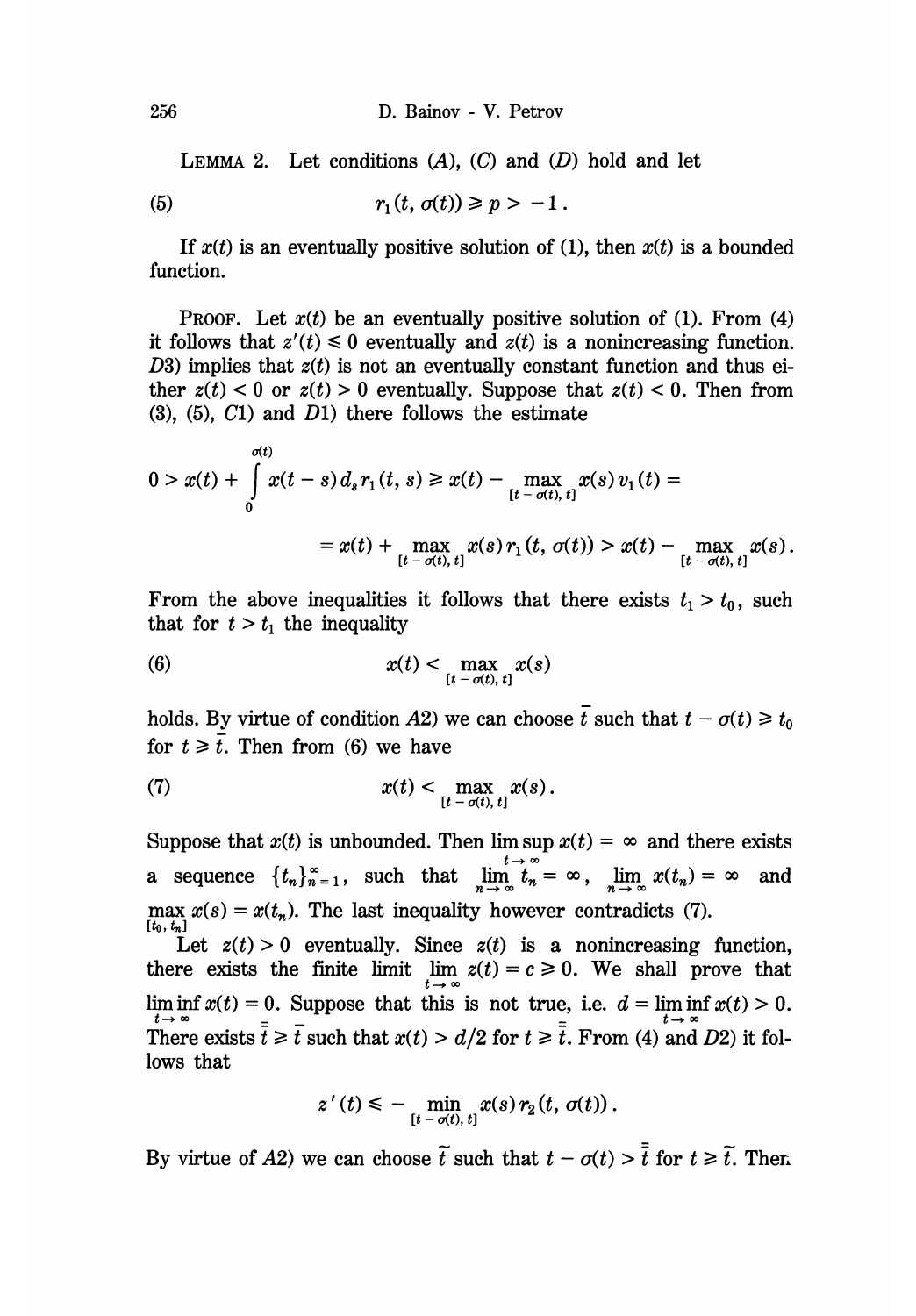from the above estimate we have

$$
z'(t) < -\frac{d}{2}r_2(t, \sigma(t)), \quad t \geq \tilde{t}.
$$

Integrate the last inequality from  $\tilde{t}$  to t and obtain

$$
z(t)\leqslant z(\widetilde{t})-\frac{d}{2}\int\limits_{t}^{\widetilde{t}}r_2(s,\,\sigma(s))\,ds\,.
$$

D3) implies that  $\lim_{t \to \infty} z(t) = -\infty$ , which contradicts the inequality  $z(t) > 0$  eventually. Thus  $\liminf_{t \to \infty} x(t) = 0$ . Suppose that  $x(t)$  is an unbounded function. As above we choose a sequence  $\{t_n\}_1^{\infty}$  with the respective properties. Since  $\liminf_{t\to\infty} x(t) = 0$ , there exists a sequence such that  $\lim_{k \to \infty} \tau_k = \infty$  and  $\lim_{k \to \infty} x(\tau_k) = 0$ . Let  $n, k \in \mathbb{N}$  be large enough and such that  $t_n > \tau_k$ . Then the following estimate is valid:

$$
z(t_n) - z(\tau_k) > x(t_n) - x(\tau_k) + \int_{0}^{\sigma(t_n)} x(t_n - s) d_s r_1(t_n, s) \ge
$$
  

$$
\geq x(t_n) - x(\tau_k) + \max_{[t_n - \sigma(t_n), t_n]} x(s) r_1(t_n, \sigma(t_n)) \geq x(t_n) - x(\tau_k) + px(t_n).
$$

Thus we have

$$
z(t_n)-z(\tau_k)>x(t_n)(1+p)-x(\tau_k).
$$

The choice of the sequences  $\{t_n\}$  and  $\{\tau_k\}$  and (5) imply that  $z(t_n) - z(\tau_k) > 0$  and since  $t_n > \tau_k$ , we get to a contradiction with the fact that  $z(t)$  is an eventually nonincreasing function.

LEMMA 3 ([5]). Let  $p, \tau \in C([t_0, \infty), (0, \infty))$  and  $\lim_{t \to \infty} (t - \tau(t)) = \infty$ . If

$$
\liminf_{t\to\infty}\int_{t-\tau(t)}^t p(s)\,ds > \frac{1}{e},
$$

then the inequality

$$
y'(t) + p(t)y(t - \tau(t)) \leq 0
$$

has no eventually positive solutions.

257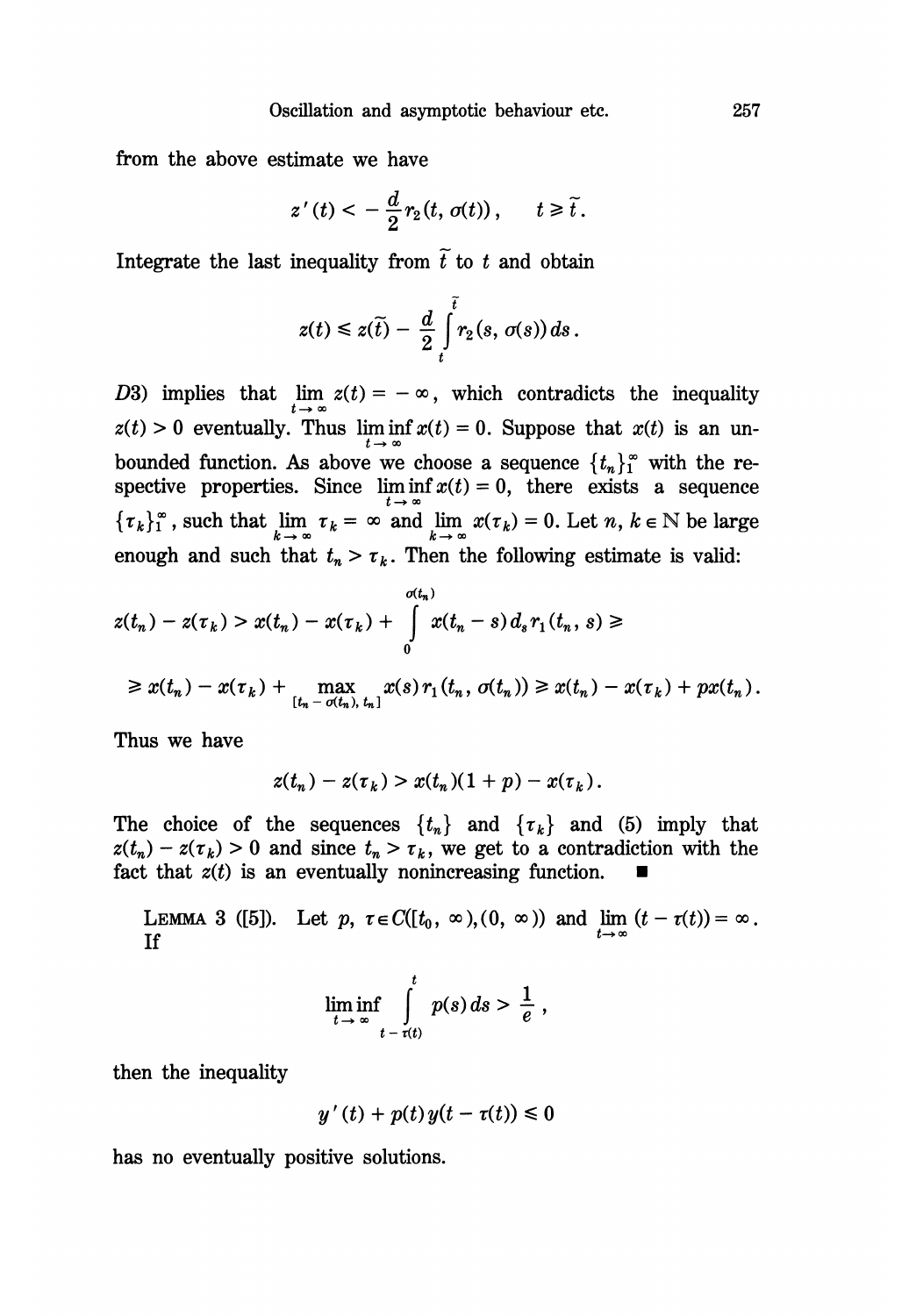#### 3. - Main results.

**THEOREM 1.** Let conditions  $(A)$ ,  $(C)$ ,  $(D)$  and  $(5)$  hold. Then each non-oscillatory solution  $x(t)$  of (1) tends to 0 as  $t \to \infty$ .

**PROOF.** Let  $x(t)$  be an eventually positive solution of (1). From Lemma 2 it follows that the function  $x(t)$  is bounded. Then  $b =$ = lim sup  $x(t) < \infty$ . We shall prove that  $b = 0$ . Suppose that this is not true and choose  $\varepsilon > 0$  so that  $\varepsilon < (b(1 + p))/(2 - p)$ . There exists a sesuch that  $\lim_{n \to \infty} t_n = \infty$  and  $\lim_{n \to \infty} x(t_n) = b$ . Then we can choose  $\bar{t} \geq t_0$  and N so that  $|x(t_n) - b| < \varepsilon$  for  $n > N$  and  $x(t) - b < \varepsilon$  for  $t > t$ . Since  $x(t)$  is a bounded function,  $z(t)$  is bounded too. Then the fact that  $z(t)$  is a nonincreasing function implies the existence of the finite limit  $\lim z(t) = c$ . As in the proof of Lemma 2 it is shown that lim inf  $x(t) = 0$  and then we can choose a sequence  $\{\tau_k\}_1^{\infty}$  such that  $\lim_{k \to \infty} \tau_k = \infty$  and  $\lim_{k \to \infty} x(\tau_k) = 0$ . There exists K such that for  $k > K$  we have  $x(\tau_k) < \varepsilon$ . From the sequences  $\{t_n\}_1^{\infty}$  and  $\{\tau_k\}_1^{\infty}$  choose the pair  $\tau_j$ ,  $t_i$  so that  $j > K$ ,  $i > N$ ,  $\tau_j < t_i$  and  $t_i - \sigma(t_i) > t_0$ . Then the following estimate is valid:

$$
z(t_i) - z(\tau_j) = x(t_i) - x(\tau_j) + \frac{\sigma(t_i)}{\sigma(t_i)}
$$
  
+ 
$$
\int_0^{\sigma(t_i)} x(t_i - s) d_s r_1(t_i, s) - \int_0^{\sigma(\tau_j)} x(\tau_j - s) d_s r_1(\tau_j, s) \ge
$$
  

$$
\geq x(t_i) - x(\tau_j) + \int_0^{\sigma(t_i)} x(t_i - s) d_s r_1(t_i, s) \ge
$$
  

$$
\geq x(t_i) - x(\tau_j) + \max_{[t_i - \sigma(t_i), t_i]} x(s) r_1(t_i, \sigma(t_i)) \ge
$$
  

$$
\geq b - \varepsilon - \varepsilon + p(b + \varepsilon) > 0.
$$

(The last inequality follows from the choice of  $\varepsilon$ .) Thus, for  $\tau_i < t_i$  we obtained that  $z(\tau_j) < z(t_i)$ , which contradicts the fact that the function  $z(t)$ is nonincreasing. Hence  $\lim_{t \to \infty} x(t) = 0$  and  $\lim_{t \to \infty} x(t) = 0$ . If  $x(t)$  is an eventually negative solution of (1), then since (1) is a linear equation,  $-x(t)$  is an eventually positive solution of (1), which implies that in this case as well  $\lim_{t \to \infty} x(t) = 0.$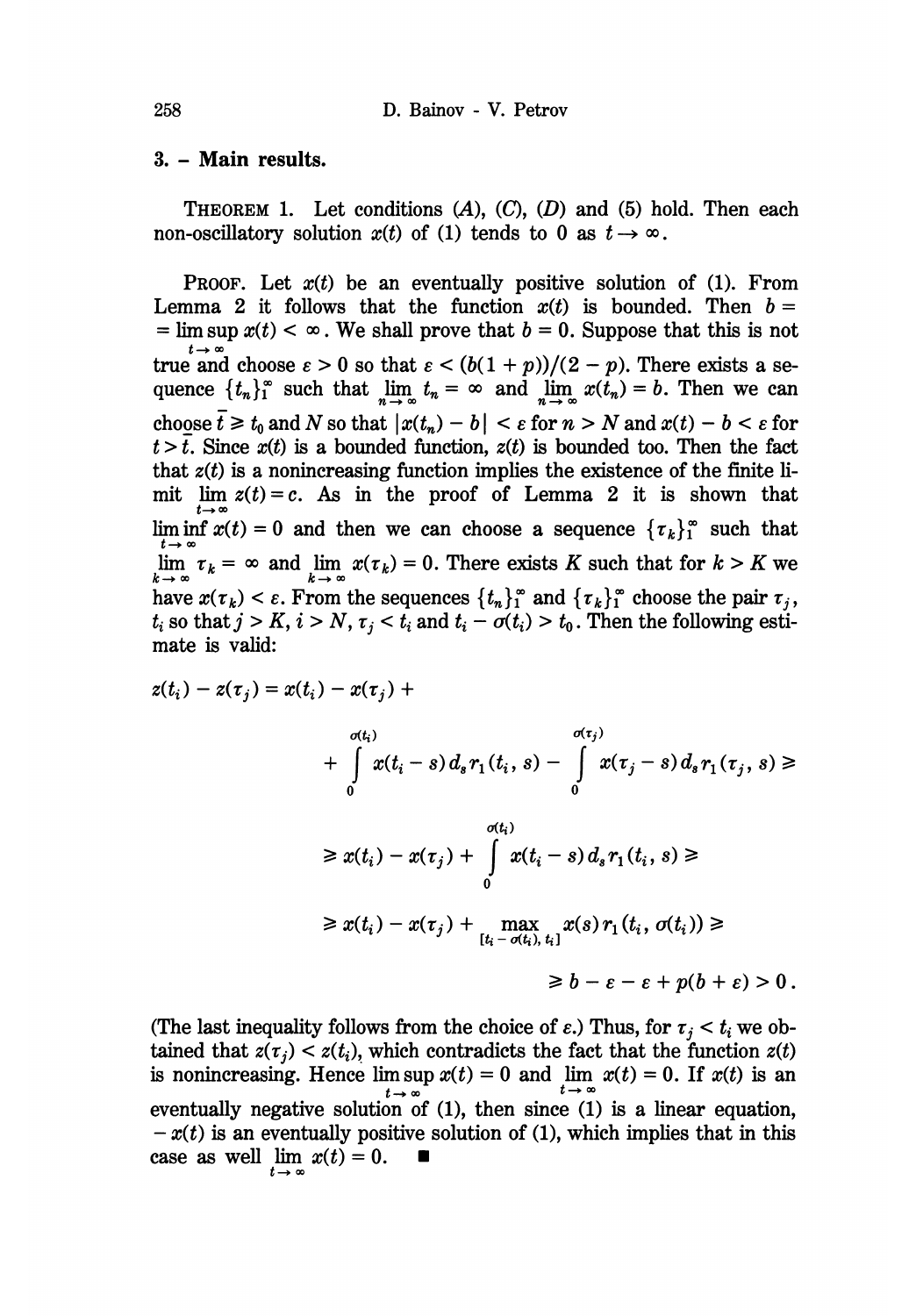In the same way the following theorem is proved:

THEOREM 2. Let conditions  $(A)$ ,  $(C)$ ,  $D2$  and  $D3$  hold and let  $r_1(t, s)$  be nondecreasing with respect to s for  $s \in [0, \sigma(t)]$ .

If  $r_1(t, \sigma(t)) \le p < 1$ , then each nonoscillatory solution of (1) tends to 0 as  $t \to \infty$ .

REMARK 1. Theorem 1 generalizes or generalizes and extends a number of known results, for instance Theorem 3 iv) ([2]), Theorem 1  $([10])$ , Theorem 5  $([7])$ , Corollary 3b  $([1])$ .

REMARK 2. The condition  $r_1(t, \sigma(t)) \leq p < 1$  in Theorem 2 is essential. We shall illustrate this fact with the following example:

EXAMPLE 1 [8]. Consider the equation

(8) 
$$
[x(t) + x(t-2)]' + q(t)x(t) = 0,
$$

where

$$
q(t) = \frac{(1/t^2) + 1/(t-2)^2}{\psi(t) + 1/t}
$$

and  $\psi(t)$  is the 4-periodic function

$$
\psi(t) = \begin{cases} 0, & t \in [0, 1], \\ t - 1, & t \in (1, 2], \\ 1, & t \in (2, 3], \\ 4 - t, & t \in (3, 4]. \end{cases}
$$

Clearly, equation (8) is a particular case of (1), moreover  $r_1(t, \sigma(t)) \equiv 1$ . It is immediately verified that  $x(t) = \psi(t) + 1/t$  is a nonoscillatory solution of (8), yet the limit  $\lim_{t \to \infty} x(t)$  does not exist. On the other hand all

conditions of Theorem 2, except the condition  $r_1(t, \sigma(t)) \leq p < 1$  are met.

The question whether the assertion of Theorem 2 is still valid without the condition  $r_1(t, \sigma(t)) \leq p < 1$ , if D3) is replaced with the more restrictive condition  $r_2(t, \sigma(t)) \ge m > 0$ ,  $t \ge t_0$ , is open. For example, this is true (Theorem 2 ([2])) for the equation

$$
[x(t) + p(t)x(t-\tau)]' + q(t)x(t-\sigma) = 0,
$$

where p, q are continuous, nonnegative functions and  $\tau$ ,  $\sigma \ge 0$ . (In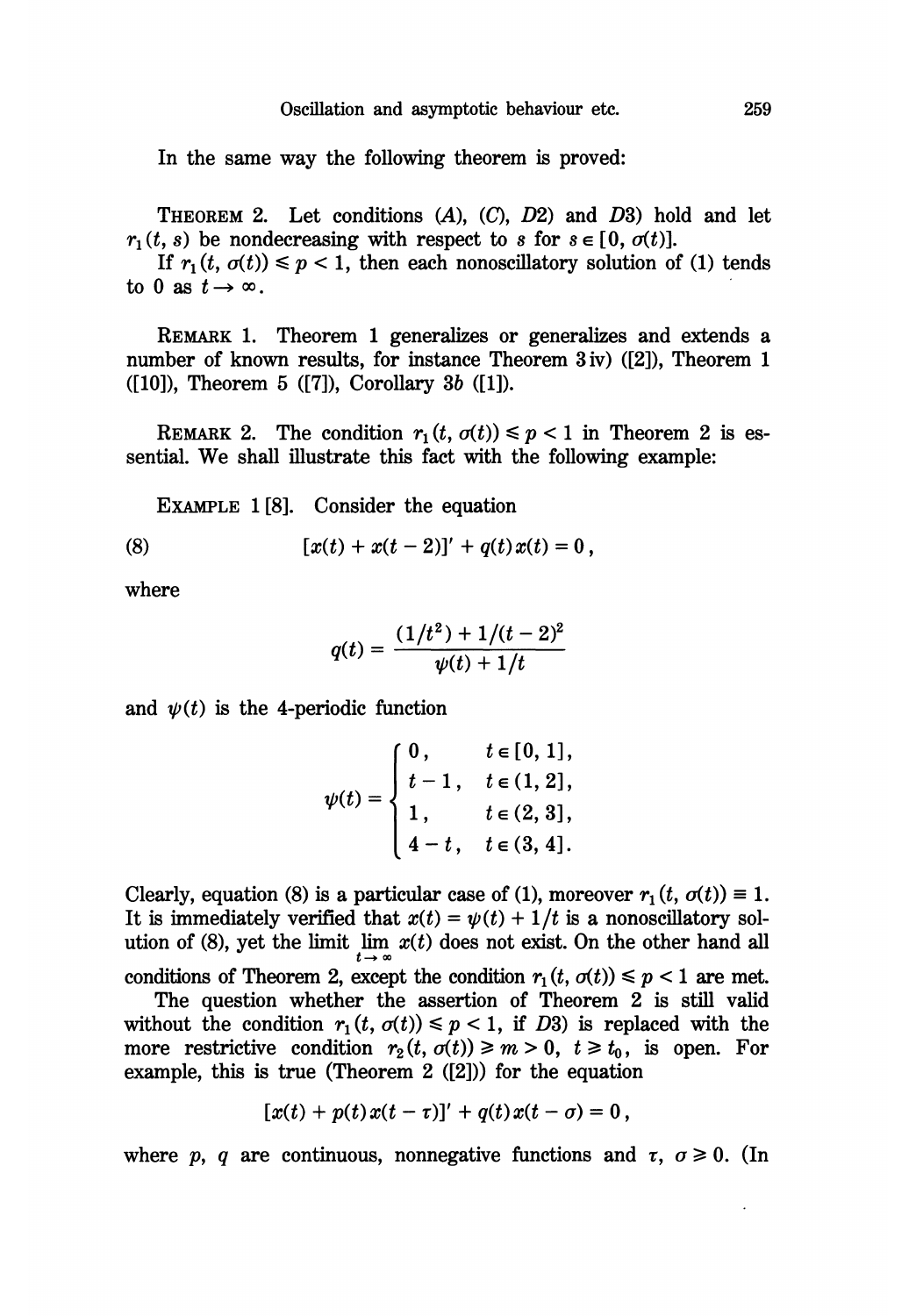this case D3) reduces to  $\int q(t) dt = \infty$  and the condition  $r_2(t, \sigma(t)) \ge$  $\geq m > 0$  reduces to  $q(t) \geq q > 0$ .) Define the function  $\tau(t)$ 

$$
\tau(t) = \sup \{ s \in [0, \sigma(t)]/r_2(t, s) = 0 \}, \quad t \geq t_0.
$$

THEOREM 3. Let conditions (A), (C), (D) and (5) hold and let  $\tau(t) \in$  $\in C([t_0, \infty), (0, \infty))$ . If

(9) 
$$
\liminf_{t\to\infty}\int_{t-\tau(t)}^t r_2(s,\sigma(s))ds > \frac{1}{e},
$$

then each solution of (1) is oscillatory.

PROOF. Suppose that (1) has at least one nonoscillatory solution  $x(t)$ . Without loss of generality, let  $x(t)$  be eventually positive. From Theorem 1 it follows that  $\lim_{t \to \infty} x(t) = 0$ . (3), (5) and  $\overline{D}$ 1) imply that lim  $z(t) = 0$ . On the other hand,  $z(t)$  is an eventually nonincreasing nonconstant function. Hence  $z(t) > 0$  eventually. (3) implies that  $z(t) <$  $\langle x(t) \rangle$  and then from (1) we have

$$
z'(t) + \int_{0}^{\sigma(t)} z(t-s) d_s r_2(t, s) \leq 0.
$$

By virtue of the definition of  $\tau(t)$ , the last inequality takes the form

$$
0 \geq z'(t) + \int_{\tau(t)}^{\sigma(t)} z(t-s) d_s r_2(t, s) \geq z'(t) + z(t - \tau(t)) r_2(t, \sigma(t)).
$$

Thus we obtained that the eventually positive function  $z(t)$  is a solution of the inequality

$$
y'(t) + r_2(t, \sigma(t))y(t - \tau(t)) \leq 0.
$$

Then, by condition (9) we get to a contradiction with the assertion of Lemma 3. ■

REMARK 3. Theorem 3 generalizes Theorem 5 ([2]).

260